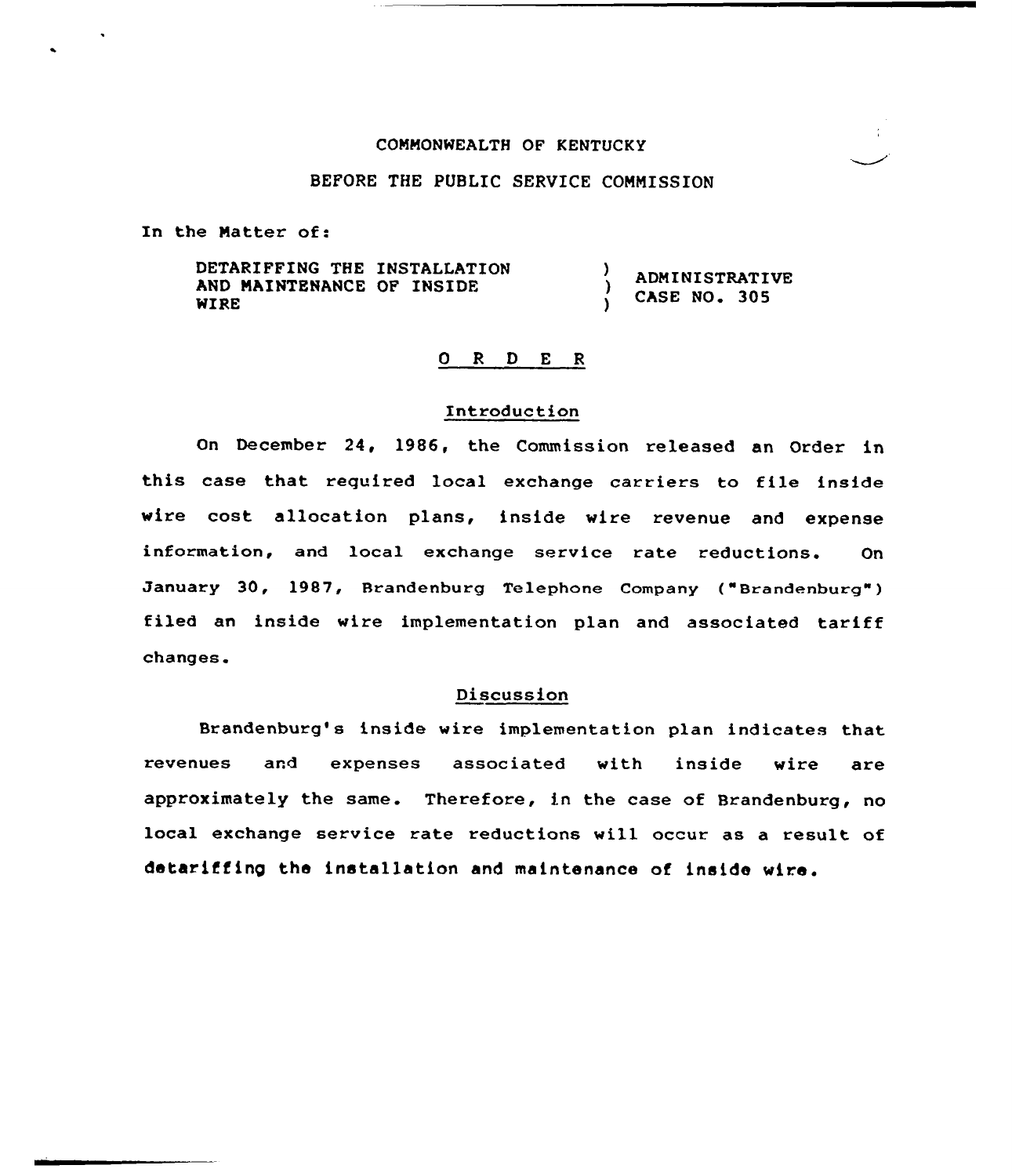In Common Carrier Docket No.  $86-111$ , the Federal Communications Commission considered rules concerning cost allocation between the xegulated and unregulated services provided by local exchange carriers, and an Order on cost allocation was released on February 6, 1987. Also, the Commission has indicated in other Ordexs that it intends to open <sup>a</sup> cost allocation investigation in the near future. Therefore, in the opinion of the Commission, Brandenburq's inside wire implementation plan should be approved on an interim basis, pending the outcome of the Commission's cost allocation investigation, except insofar as it includes a negative option subscription plan for detariffed inside wire maintenance services.

Brandenburg's inside wire implementation plan includes a negative option inside wire maintenance subscription plan. That is, customers who do not wish to subscxibe to Brandenburg's detariffed inside wire maintenance plan must notify Brandenburg during a 30-day advance notice period in order to avoid being billed detaxiffed inside wixe maintenance charges. The Commission will not take any action on Brandenburg's negative option subscription plan and has not taken any action on positive option subscription plans pxoposed by other local exchange carriers.

<sup>1</sup> Separation of Costs of Regulated Telephone Service from Costs of Nonregulated Activities. Amendment of Part 31, the Uniform System of Accounts fox Class <sup>A</sup> and Class B Telephone companies, To provide for Nonregulated Activities and To Provide for Transactions Between Telephone Companies and Their<br>Affiliates.